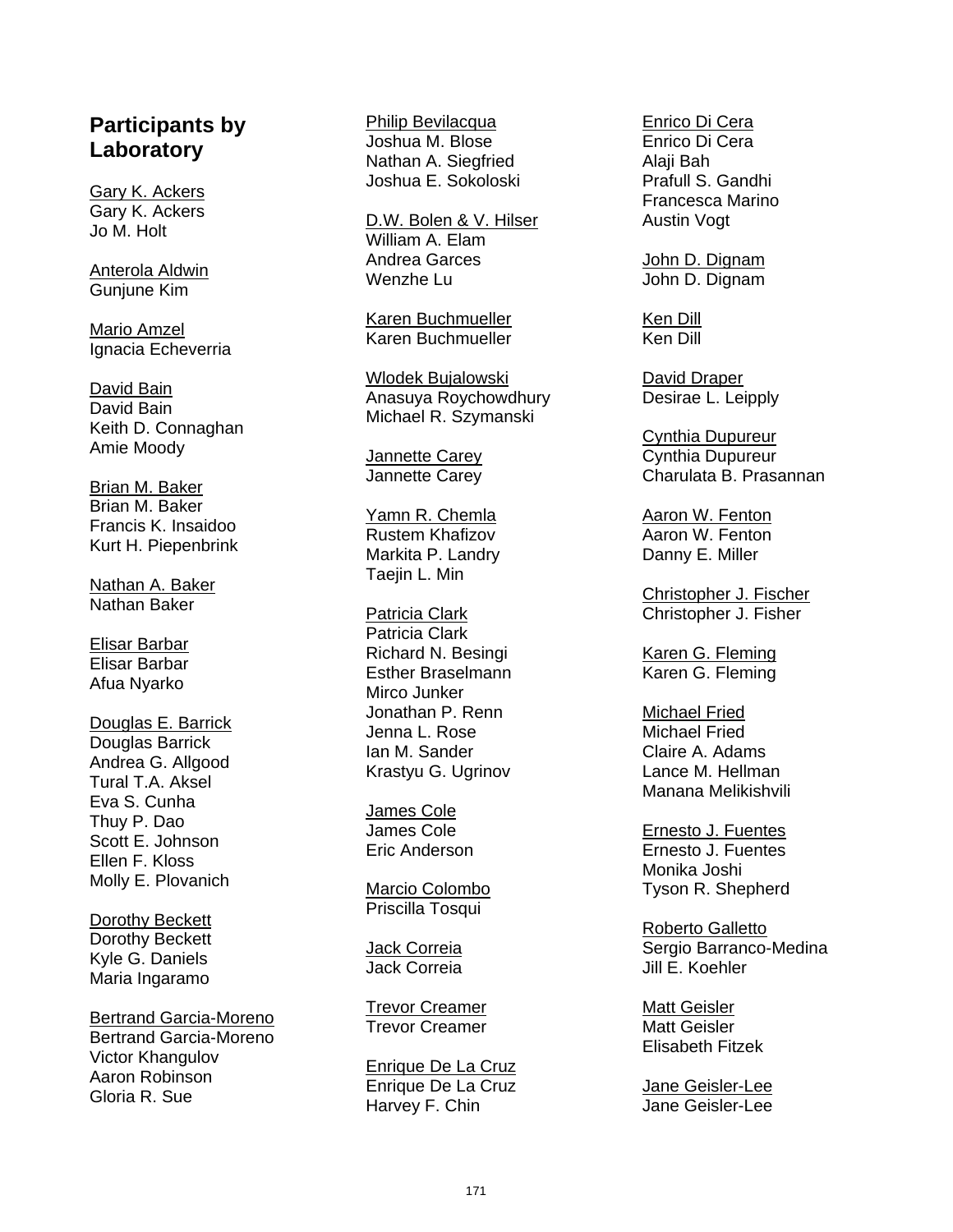Ido Golding, Y. Chemla Taejin L. Min

Homme Hellinga Dan G. Isom Eyal Vardy

Katherine Henzler-Wildman Katherine Henzler-Wildman

Michael Henzl Michael Henzl Anmin Tan

Andrew Herr Andrew Herr Deborah G. Conrady Michelle M. Gomes

Vincent J. Hilser Vincent Hilser Travis P. Schrank Steven T. Whitten James O. Wrabl Abhijnan Chattopadhyay

Anne Hinderliter Anne Hinderliter

HORIBA Jobin Yvon Inc. Michael Oweimrin

James Horn James Horn Robert J. Hoey Gregory J. Sonneson

ISS Samantha J. Redes

Linda Jen-Jacobson Jacqueline E. Townsend

Michael Johnson Michael Johnson

Shahram Khademi Shahram Khademi Ugur Akgun Lawrence R. Gray

Rhett A. Koval Rhett Koval David R. Friedmann

Juliette Lecomte Julliette Lecomte Matthew Preimesberger

Brian M. Lee Brian M. Lee Sarah B. Wells

James C. Lee Alexandre A.E. Esadze Alexey V. Gribenko Levani A.E. Zandarashvili

Vince J. Li Cata Vince J. Li Cata Daniel J. Deredge Andy J. Wowor

**Timothy Lohman** Timothy Lohman Jia Haifeng Alexander G. Kozlov

Aaron L. Lucius Aaron L. Lucius Phillip K. Veronese

Yuri Lyubchenko Alexander Lushnikov Alexander M. Portillo Julia D. Warnke Junping Yu

Nasib Karl Maluf Nasib Karl Maluf

Luis Marky Luis Marky Hui-Ting Lee

Garland Marshall Garland Marshall Daniel J. Kuster

Stephen R. Martin Stephen R. Martin Ishita Mukerji Andrew T. Moreno

Ruth Nussinov Ruth Nussinov

Rohit Pappu Rohit Pappu Alan A. Chen Nicholas J. Lyle Albert H. Mao Jose E. Pulido Matthew Wyczalkowski

Chiwook Park Chiwook Park Youngil Chang Pei-Fen Liu Jonathan Patrick Schlebach

Susan D. Pedigo Susan D. Pedigo Yogini P. Bhavsar Chinelo Udemgba Nagamani Vunnam

Gabriela C. Perez-Alvarado Gabriela C. Perez-Alvarado Justin C. Baker Shannon C. Banning

Jeff Petty Jeff Petty Michael Reddish Bidisha Sengupta

Sheena E. Radford Wei-Feng Xue

Mark Rance Thomas Doerdelmann

M. Thomas Record Laurel M. Pegram Theodore J. Gries

George D. Rose George D. Rose

Maria J. Schilstra Maria J. Schilstra